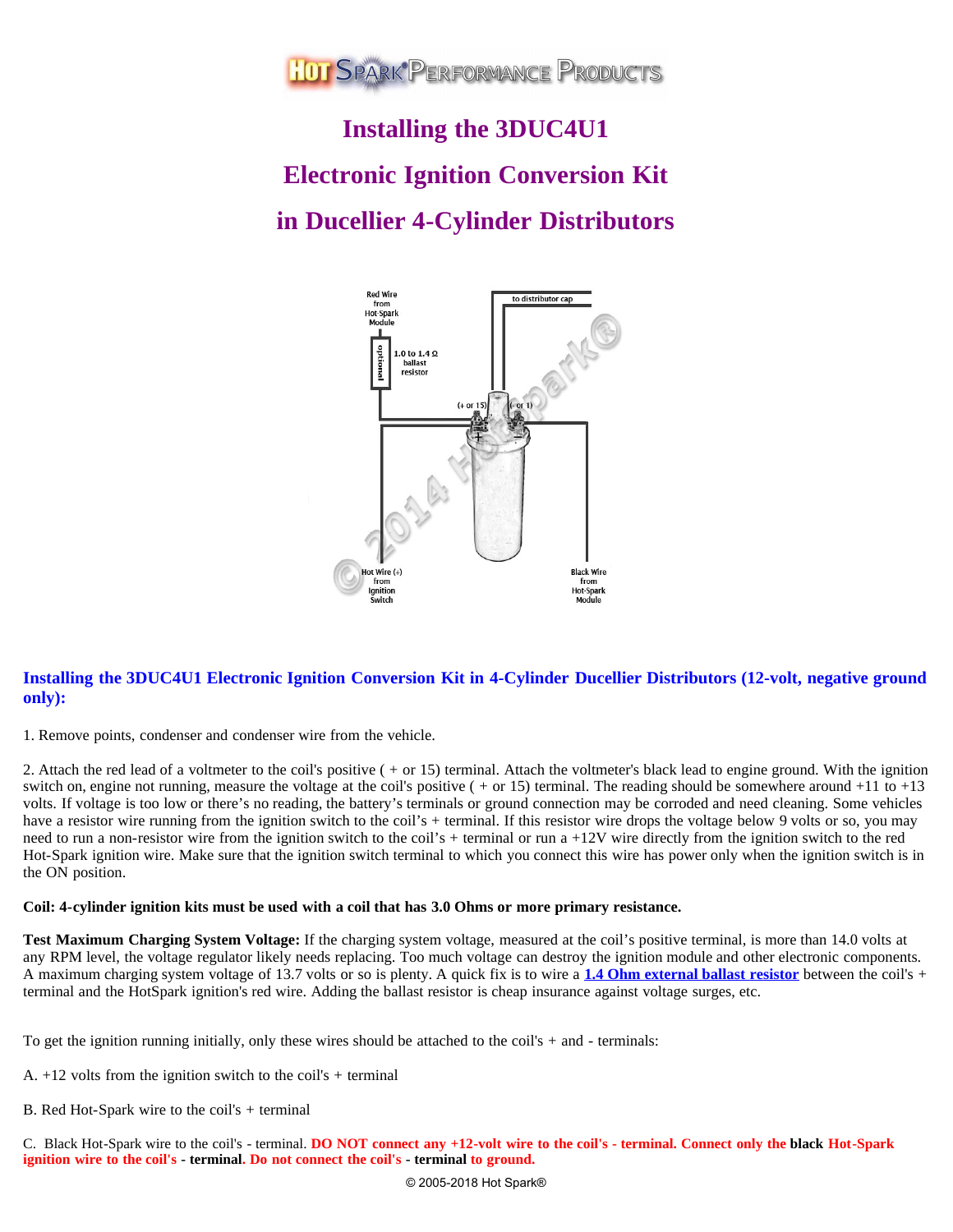D. The automatic choke and fuel shut-off valve may also need to be attached to the coil's + terminal.

E. Generally, only the black Hot-Spark wire is attached to the coil's - terminal. If a tachometer wire is usually attached to the coil's - terminal, don't attach it until the timing has been set and engine is running properly. No other wires should be connected to the coil's + and - terminals at this time.

F. **Static timing, using an ordinary 12-volt test lamp, will not work.** Attach a stroboscopic timing light to the spark plug wire of cylinder number 1. With engine rotated to TDC (0 degrees) on the firing stroke of Cylinder number 1, ignition switch ON, turn the distributor until the timing light flashes. You may need to turn the distributor left or right, a little at a time, until the engine will stay running, so that you can set the timing with the engine running, using a stroboscopic timing light, according to factory specifications.

G. For testing purposes, no other wires should be attached to the coil terminals, except for the center high-tension lead to the distributor cap.

## **Timing the 3DUC4U1 Ignition Kit:**

**Ignition Timing: The old method of setting the timing statically, using a simple 12-volt test lamp, doesn't work** with electronic ignition, as it did with points. Use a stroboscopic timing light. Timing should be set initially at about 30° BTDC at 3,500+ RPM. The distributor shaft rotates clockwise. The ignition timing should be checked with the engine running, using a stroboscopic timing light, ensuring optimum engine performance and economy. Paint a small line of white paint on both the reference pointer and the appropriate mark on the timing scale to make them more easily seen. With the engine running at the specified speed, the appropriate timing mark should be in line with the reference pointer. Rotate the distributor body counter-clockwise to advance the timing, or clockwise to retard it.

#### **This ignition kit requires a 12-volt, negative ground electrical system.**

**Coil Required**: Do not use a low-resistance coil that does not have the minimum primary resistance required by the ignition module, as stated in the instructions (minimum 3.0 ohms for 4- and 6-cyl or 1.5 ohms for 8-cyl, assuming a 12-Volt electrical system). The coil resistance regulates the current in the ignition module/coil circuit. Too little coil primary resistance resistance results in too much amperage going to the ignition module, which can overheat the electronics. The failure may not happen immediately, but the excess heat will shorten the life of the ignition module electronics. How long the electronics will last depends on how much heat is generated. It could be a matter of a couple of hours to a few hundred hours, depending on temperature.

**To measure coil primary resistance**: Label and remove all wires to coil ( + or - ). Using a common digital multimeter in the 200 O mode, cross the red and black leads of the Ohmmeter. Allow 10 seconds or more for the reading to settle and write down the reading. Still in the 200 Ohm mode, measure between coil's + and - terminals. Allow a few seconds for the reading to settle, until it stabilizes. Subtract the previous reading, taken with the leads crossed, to compensate for Ohmmeter's inherent resistance. Do not use a low-resistance coil, such as the MSD or Accel coil; they don't have enough primary resistance for this application. For best performance, the coil should also have 7,000 Ohms or more secondary resistance (measured from coil's + or – terminal to center high tension terminal, in the 20K  $\Omega$  mode of the Ohmmeter).

**Ballast Resistor**: If the coil's primary resistance is not quite enough or is borderline, you can wire an external ceramic ballast resistor (with 1.0 to 1.4 Ohms resistance) between the coil's + terminal and the red HotSpark ignition wire: **[www.Hot-Spark.com/1-HS14BR.htm](https://www.hot-spark.com/1-HS14BR.htm) .** Adding the ballast resistor is cheap insurance against voltage surges, etc.

**Test the charging system's maximum voltage: Check the voltage reading at the coil's + terminal, engine running. If the voltage measures more than +14.0 volts, at any RPM level, you'll need to replace the voltage regulator, install a coil with 3 Ohms or more internal primary resistance and/or install a 1.4 Ohm external ballast resistor between the coil's + terminal and the HotSpark ignition's red wire.**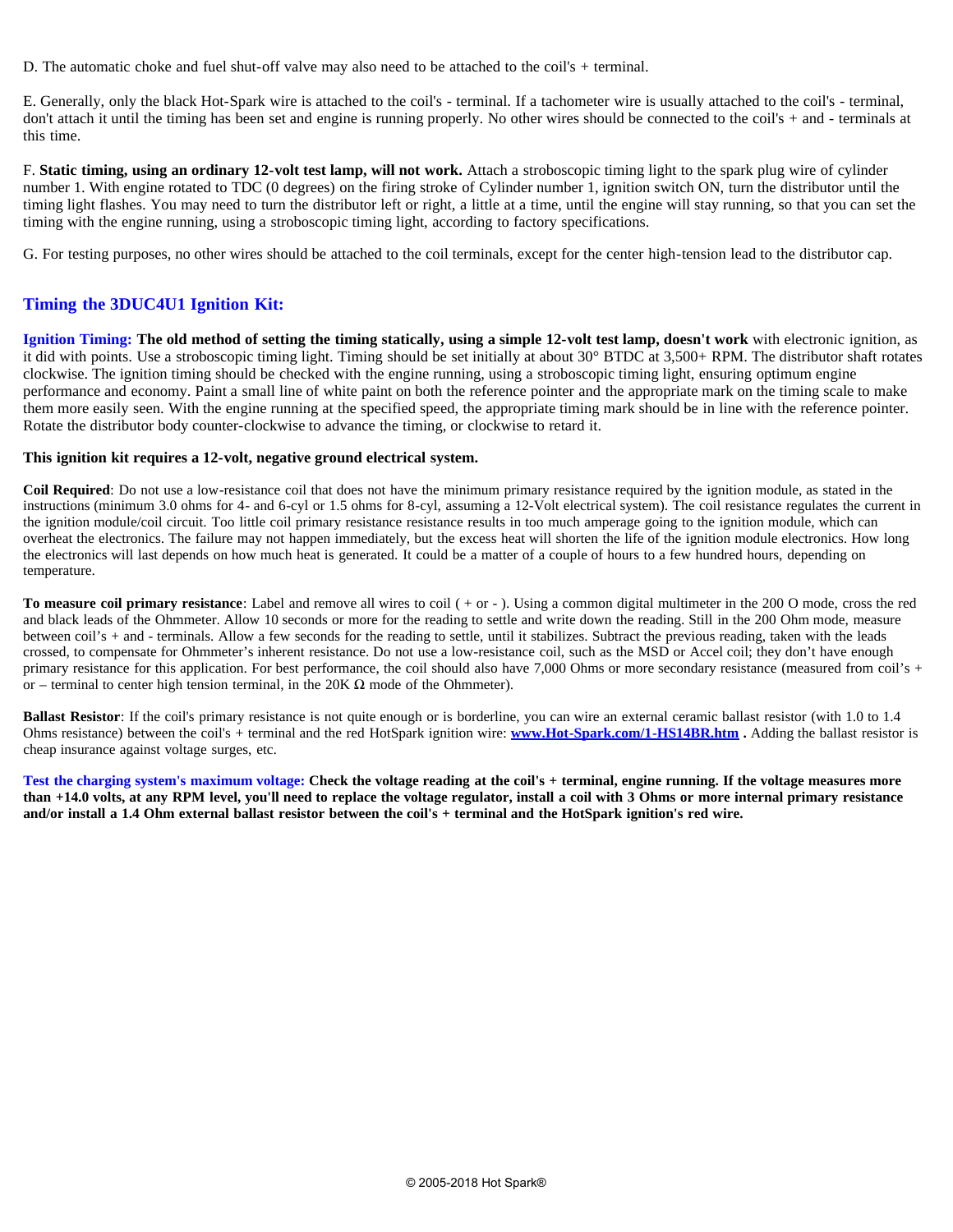